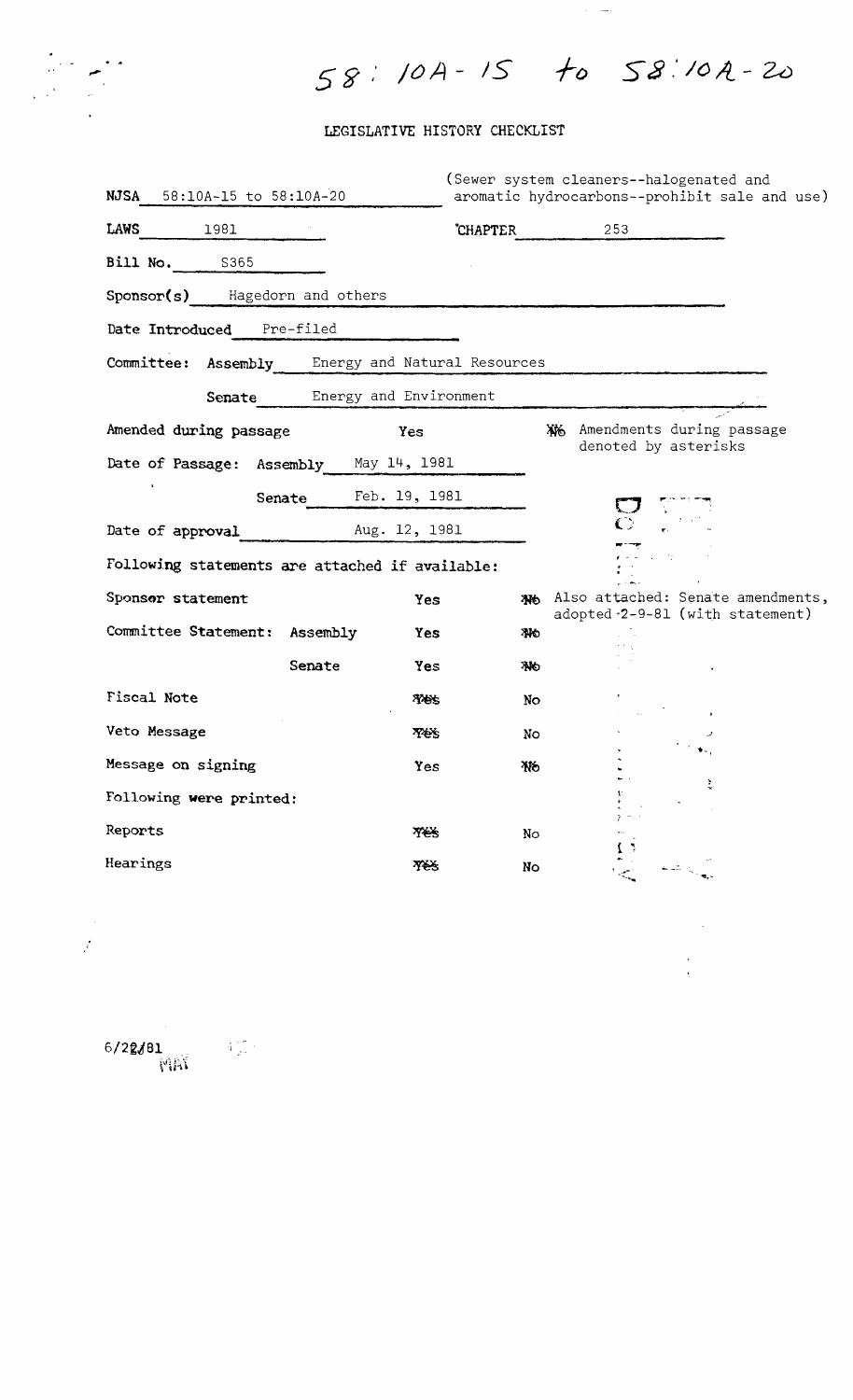CHAPTER **CARLO LAWS OF N. J. 1904** APPROVED COMPANY

## **ISECOND OFFICIAL COPY REPRINT] SENATE. No. 365**

# STATE OF NEW JERSEY

#### PRE-FILED FOR INTRODUCTION IN THE 1980 SESSION

By Senators HAGEDORN, DODD, SCARDINO, VREELAND, DORSEY, A. RUSSO and HAMILTON

A SUPPLEMENT to the "Water Pollution Control Act," approved April 25, 1977 (P. L. 1977, c. 74, C. 58:10A-1 et seq.).

1 BE IT ENACTED by the Senate and General Assembly of the State  $\overline{2}$ of New Jersey:

1. The Legislature finds that \*certain\* halogenated hydrocarbon  $\mathbf{1}$ chemicals and aromatic hydrocarbon chemicals used as sewage  $\overline{2}$ system cleaners are a significant and unnecessary source of water  $\mathbf{R}$ pollution and groundwater contamination. These chemicals are  $\overline{4}$ toxic and generally nonbiodegradable. When used \*Fby home- $5\overline{)}$ 6 owners]<sup>\*</sup> to unblock sewage systems they are introduced into the groundwater where they have adverse effects on the health and 7 environment of the citizens of this State. It is declared to be the 8 policy of this State to eliminate the introduction of these toxic 9 chemicals into the groundwaters of this State.  $10<sub>1</sub>$ 

2. As used in this act: 1

a. "Sewage system cleaner \*[or additive]\*" means any solid or  $\overline{2}$ 3 liquid material intended or used \*primarily\* for the purpose of cleaning, treating, \*degreasing,\* unclogging, disinfecting or de- $\overline{\textbf{4}}$ odorizing any part of a sewage system \*but excluding those liquid  $\mathbf{5}$ 5A or solid products intended or used primarily for manual cleaning, 5B scouring, treating, deodorizing or disinfecting the surfaces of com-50 mon plumbing fixtures\*.

b. "Sewage system" means any part of a wastewater disposal  $6\phantom{.}6$ system, including but not limited to all toilets, piping, drains, 7 sewers, septic tanks, distribution boxes, absorption fields, seepage 8 9 pits, cesspools, and dry wells.

c. "Restricted chemical material" means \*any chemical  $10<sub>1</sub>$ 11 material\*\***F**, or combination thereof, 1\*\* which contains concentra-12 tions in excess of one part per hundred, by weight of\* (1) any halo-13 genated hydrocarbon chemical, aliphatic or aromatic, including but EXPLANATION—Matter enclosed in bold-faced brackets [thus] in the above bill<br>is not enacted and is intended to be omitted in the law.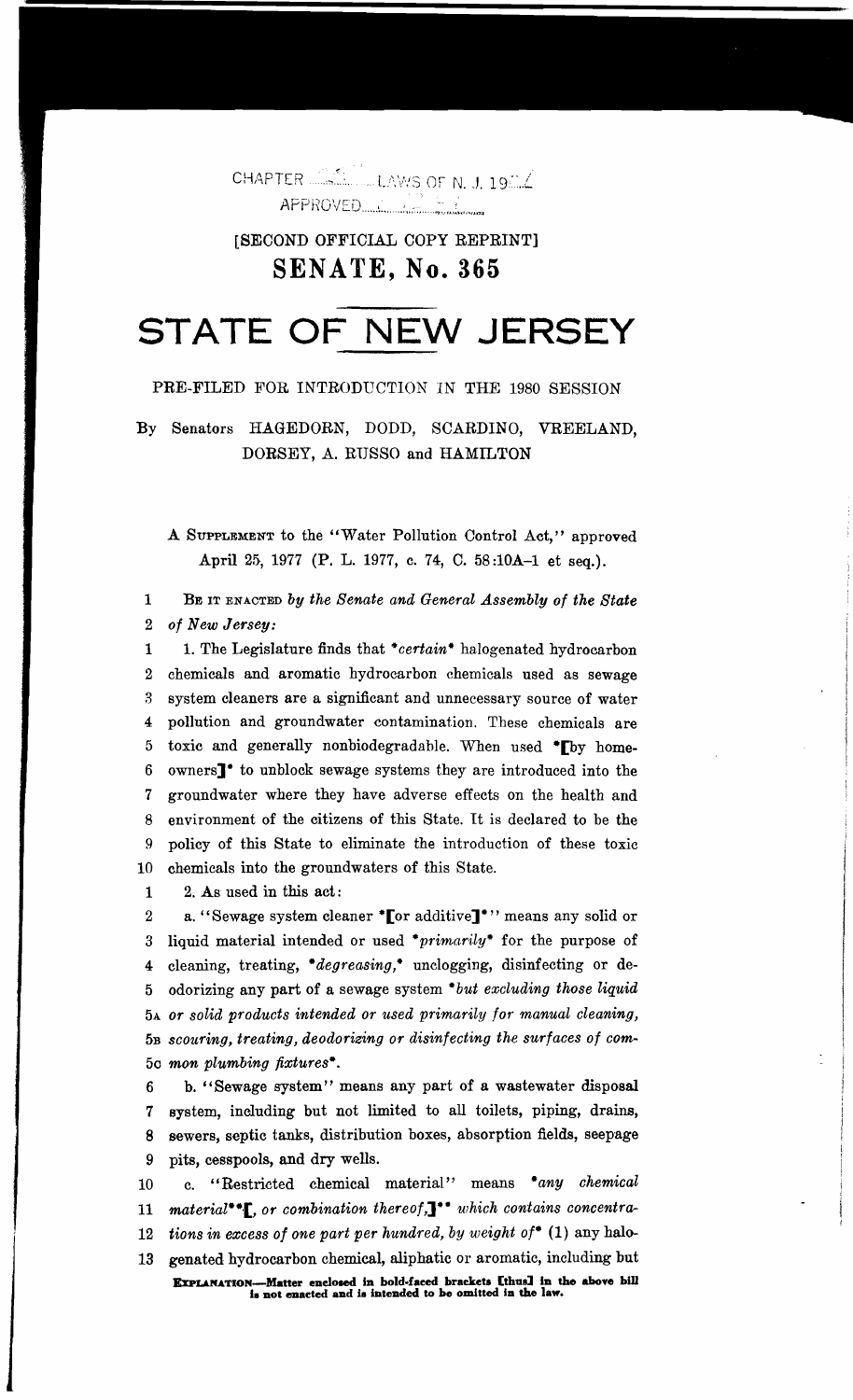14 not limited to trichloroethane, \*trichloroethylene,\* tetrachloro-15 ethylene, methylene chloride, halogenated henzenes\*[,]<sup>\*</sup> \*and\* 16 carbon tetrachloride\*[, and]\* \*;\* (2) any aromatic hydrocarbon 17 chemical, including but not limited to benzene, toluene, and \*Itheir 18 derivatives]" *"naphthalene;* (8) *any phenol derivative in which a 19 hydroxy group and two or more halogen atoms are bonded directly*  20 to a six-carbon aromatic ring, including but not limited to trichloro-21 *phenol or pentachlorophenol*; or (4) *acrolein*, *acrylonitrile*, or 22 *benzidine\*.* \*\*Restricted chemical material does not, however, *23 include any chemical material which* is (1) *biodegradable; and (2)*  24 *not a significant source, of contamination of the groundwaters of*  25 *the State."'"'* 

1 3. a. No person shall distribute, sell, offer or expose for sale *"'in*  2 *this State\** any sewage system cleaner \* [or additive]\* containing 3 any restricted chemical material.

4 b.N0 person shall use, introduce or apply or cause any other 5 person to use, introduce or apply in any sewage system, surface 6 waters, or groundwaters, any sewage system cleaner \* or addi-7 tive]~' containing any restricted chemical material.

1 \***[4.** No person shall distribute, sell, offer or expose for sale any 2 sewage system cleaner or additive unless its wrapper and container 3 shall be plainly labelled as provided herein. The wrapper and 4 container of every sewage system cleaner or additive shall list 5 each chemical component. The chemical components shall be listed 6 in order of their percentage of total weight of such product, 7 expressed to at least two significant figures or as specified by the 8 commissioner. Labelling of ingredients shall be in accordance with 9 regulations promulgated by the commissioner. Analysis to deter-10 mine actual composition shall be performed in accordance with 11 regulations promulgated by the commissioner.]"'

1 \***[5.]\* \*4.\*** a. The commissioner shall, within 90 days \*of the 2 *effective date of this act"',* promulgate regulations establishing 3 ."'[labelling and analytical standards for]" *·methods for identifica-*4 *tion and' quantification of ingredients in·* sewage system cieaners 5 "Land additives]" \*\**containing any restricted chemical material*". 6 b. The commissioner shall, within "[90]" \*180\* days \*of the *7 effective date of this act\**, promulgate regulations requiring manu-8 facturers of sewage system cleaners \* $\llbracket$ or additives $\rrbracket^*$  distributed, 9 sold or offered for sale in this State to furnish to the commis-10 sioner\***[**, in a form the commissioner may prescribe,]<sup>\*</sup> \*any 11 *existing*\* information regarding chemical components \* [and other 12-13 data about]" "of" such products, including the nature and extent of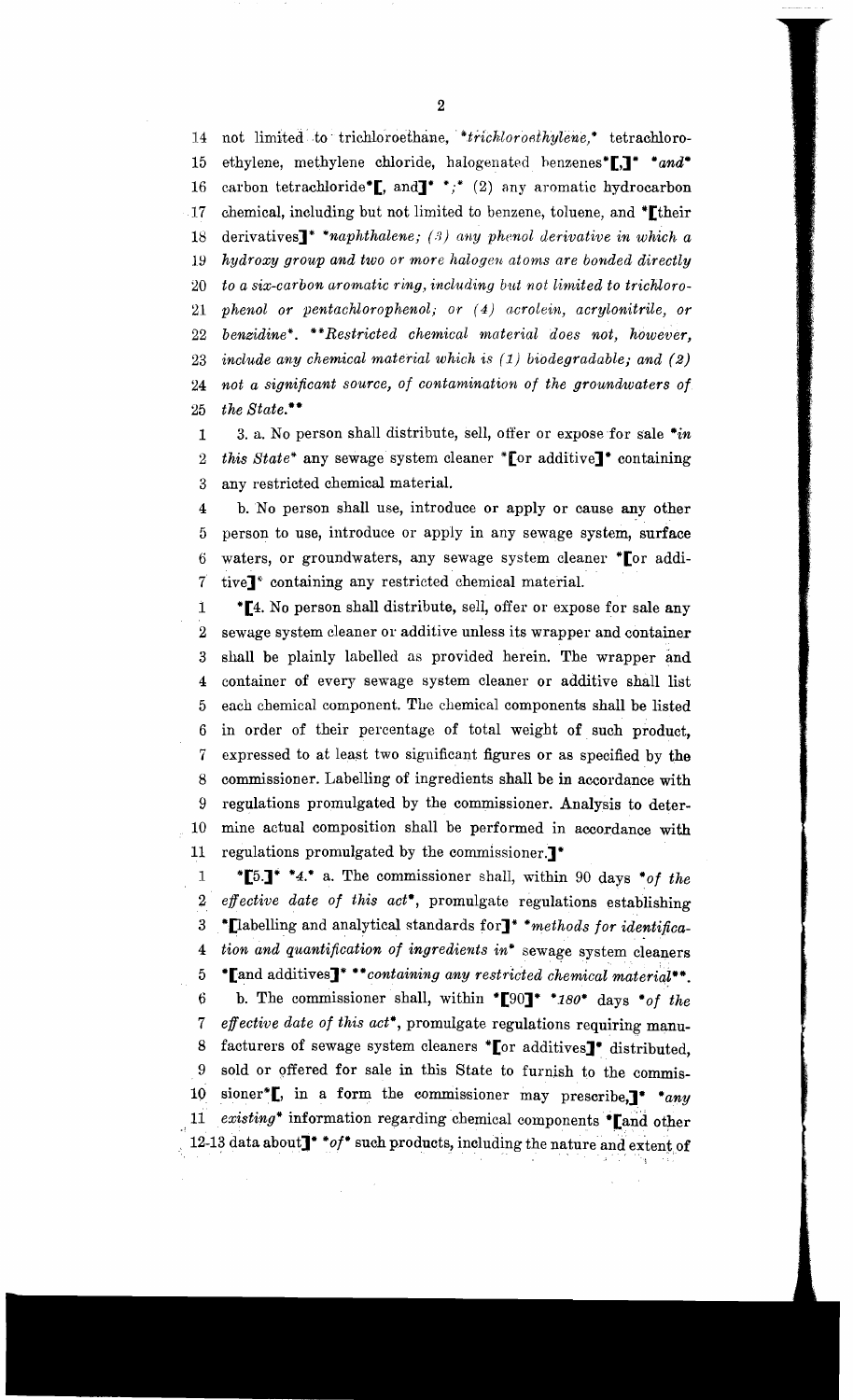14 investigations and research performed by the manufacturer con-15 cerning the effects of such products on  $*$ [health and the environ-16 ment]<sup>\*</sup> \*the quality of the groundwaters of the State, provided 17 that, in lieu of furnishing this information, the manufacturers may 18 *refer the commissioner to any available information which has 19 already been obtained by any Federal or State agency·,* 

20 c. Whenever the commissioner finds, after investigation and 21 public hearing, that any ingredient other than a restricted chem-22 ical material in a sewage system cleaner \* [or additive]\* distrib-23 uted, sold, offered or exposed for sale in this State \*[may have an 24 adverse effect on human health or the environment<sup>\*</sup> \*is 25 \*\***[likely]\*\*** \*\*shown\*\* to be dangerous, deleterious or injurious 26 to the public health in its impact on the quality of the groundwaters *27 of the State\*,* he shall prohibit or restrict the sale, distribution, 28 offer or exposure for sale or use by any person of sewage system 29 cleaners **\*** [or additives]<sup>\*</sup> containing such ingredients.

30 d. Whenever the commissioner finds, after investigation and 31 public hearing, that any restricted chemical material will not  $32$  \*Thave an adverse effect on human health or the environment]\* *33 "'be dangerous, deleterious or injurious to the public health in its 34 impact on the quality of the groundwaters of the State·* when used 35 in a sewage system cleaner \* [or additive]\*, he may authorize the 36 use of such chemical material in such products.

1 *·s. The commissioner shall hold confidential any information*  2 *obtained pU*1*'suant to subsection b. of section* 4 *of this act when 3 shown by any manufacturer that the infonnation, if made public,*  4 *would divulge competitive business information, methods or proc-*5 *esses entitled to protection as trade. secrets of the manufacturer.·*  1 6. Any person who violates any provision of this act or any rule 2 or regulation promulgated hereunder shall be subject to the 3 provisions of P. L.1977, c. 74, s. 10 (C. *58:10A-10).* 

1 7. This act shall take effect immediately\*[, except section 4, which 2 shall take effect 6 months after enactment $\mathbb{I}^*$ .

3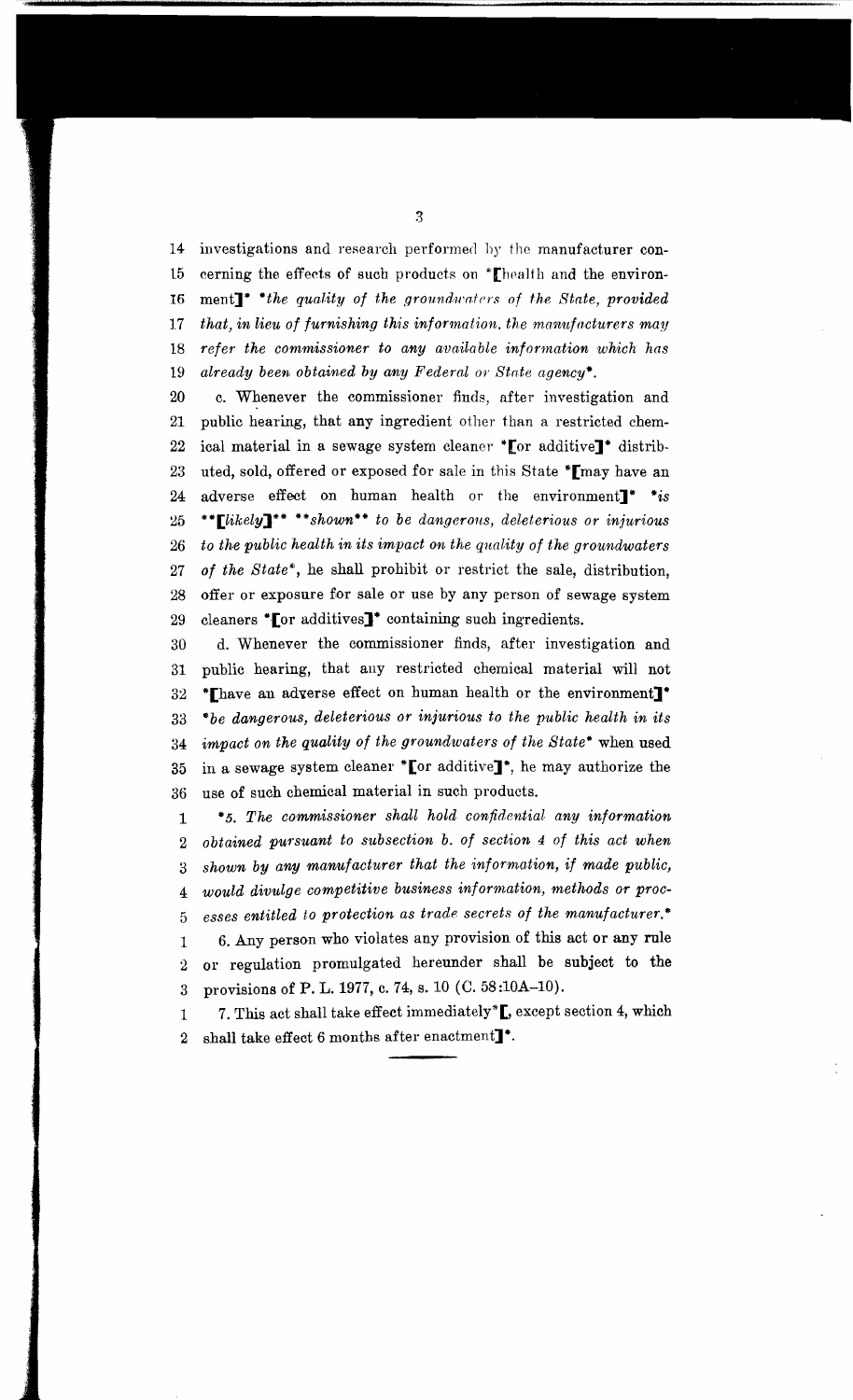# SENATE, No. 365

# STATE OF NEW JERSEY

### PRE-FILED FOR INTRODUCTION IN THE 1980 SESSION

By Senators HAGEDORN, DODD, SCARDINO, VREELAND, DORSEY, A. RUSSO and HAMILTON

A SUPPLEMENT to the "Water Pollution Control Act," approved April 25, 1977 (P. L. 1977, c. 74, C. 58:10A-1 et seq.).

 $\mathbf{1}$ BE IT ENACTED by the Senate and General Assembly of the State 2 of New Jersey:

 $\mathbf{1}$ 1. The Legislature finds that halogenated hydrocarbon chem-2 cals and aromatic hydrocarbon chemicals used as sewage system 3 cleaners are a significant and unnecessary source of water pollution 4 and groundwater contamination. These chemicals are toxic and 5 generally nonbiodegradable. When used by homeowners to unblock 6 sewage systems they are introduced into the groundwater where 7 they have adverse effects on the health and environment of the 8 "citizens of this State. It is declared to be the policy of this State to  $9$  eliminate the introduction of these toxic chemicals into the ground-10 waters of this State.

2. As used in this act:  $\mathbf{I}$ 

 $\boldsymbol{2}$ a. "Sewage system cleaner or additive" means any solid or 3 liquid material intended or used for the purpose of cleaning, 4 treating, unclogging, disinfecting or deodorizing any part of a 5 sewage system.

6 b. "Sewage system" means any part of a wastewater disposal system, including but not limited to all toilets, piping, drains,  $7^{\circ}$ sewers, septic tanks, distribution boxes, absorption fields, seepage  $8^{\circ}$ 9 pits, cesspools, and dry wells.

c. "Restricted chemical material" means (1) any halogenated 10 11 hydrocarbon chemical, aliphatic or aromatic, including but not 12 limited to trichloroethane, tetrachloroethylene, methylene chloride, 13 halogenated benzenes, carbon tetrachloride, and (2) any aromatic 14 hydrocarbon chemical, including but not limited to benzene, toluene, 15 and their derivatives.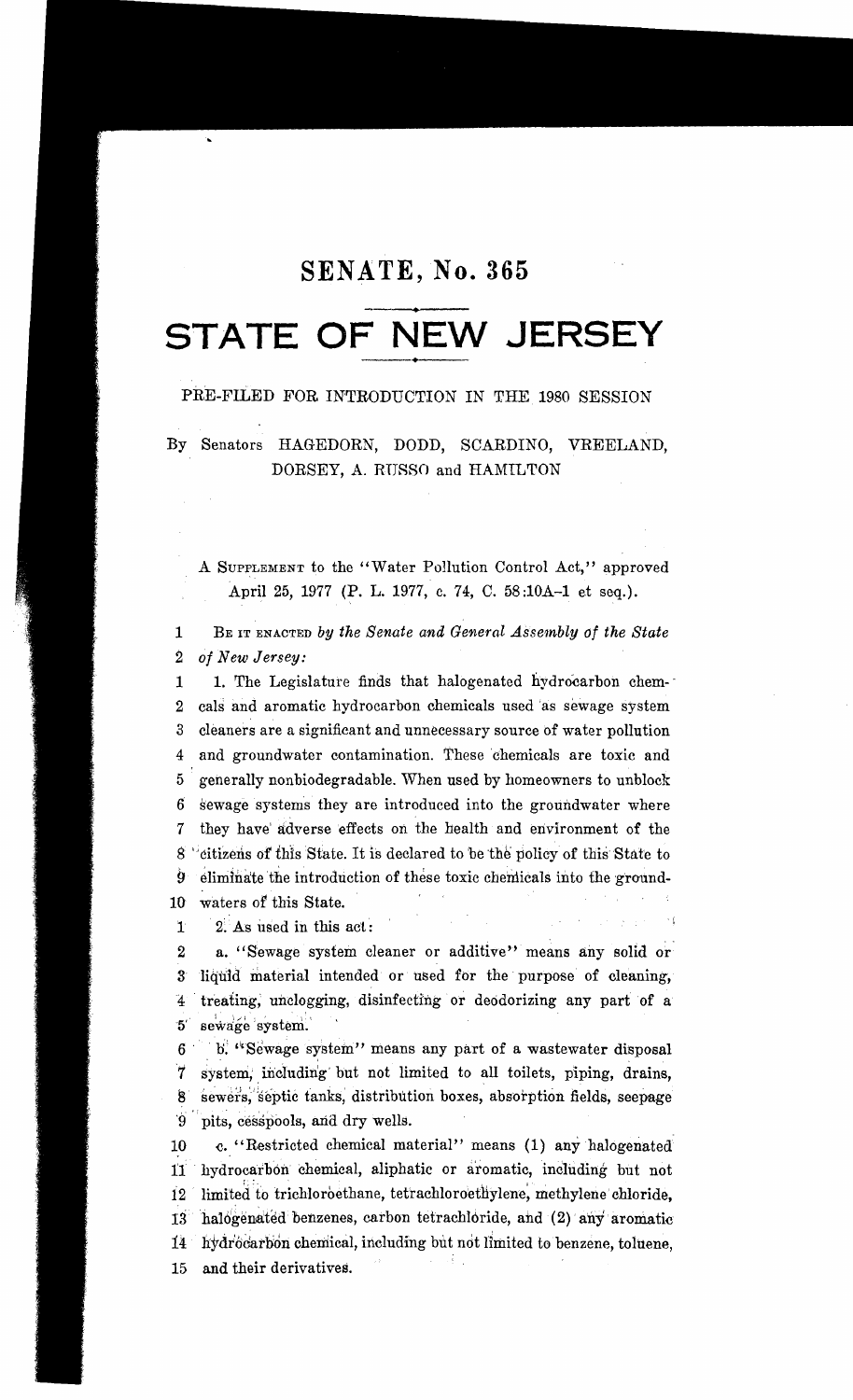1 3. a. No person shall distribute, sell, offer or expose for sale any 2 sewage system cleaner or additive containing any restricted chem-3 ical material.

4 b. No person shall use, introduce or apply or eause any other 5 person to use, introduce or apply in any sewage system, surface 6 waters, or groundwaters, any sewage system cleaner or additive 7 containing any restricted chemical material.

1 4. No person shall distribute, sell, offer or expose for sale any 2 sewage system cleaner or additive unless its wrapper and container 3 shall be plainly labelled as provided herein. The wrapper and 4 container of every sewage system cleaner or additive shall list 5 each chemical component. The chemical components shall be listed 6 in order of their percentage of total weight of such product,  $7$  expressed to at least two significant figures or as specified by the expressed to at least two significant figures or as specified by the 8 commissioner. Labelling of ingredients shall be in accordance with 9 regulations promulgated by the commissioner. Analysis to deter~ 10 mine actual composition shall be performed in accordance with 11 regulations promulgated by the commissioner.

1 5. a. The commissioner shall, within 90 days, promulgate regula-2 tions establishing labelling and analytical standards for sewage 3 . system cleaners and additives.

 $4$  b. The commissioner shall, within 90 days, promulgate regula- $5$  tions requiring manufacturers of sewage system cleaners or addi-6 tives distributed, sold or offered for sale in this State to furnish 7 to the commissioner, in a form the commissioner may prescribe, 8 information regarding chemical components and other data about 9 such products, including the nature and extent of investigations. 10 and research performed by the manufacturer concerning the 11 effects of such products on health and the environment.

12 c. Whenever the commissioner finds, after investigation and 13 public hearing, that any ingredient other than a restricted chem-14 ical material in a sewage system cleaner or additive distributed, 15 sold, offered or exposed for sale in tbis State may have an adverse 16 effect on human health or the environment, he shall prohibit or 17 restrict the sale, distribution, offer or exposure for sale or use by 18 any person of sewage system cleaners or additives containing such 19 ingredients.

20 d. Whenever the commissioner finds, after investigation and 21 public hearing, that any restricted chemical material will not have public hearing, that any restricted chemical material will not have 22 an adverse effect on human health or the environment when used 23 in a sewage system cleaner or additive, he may authorize the use in a sewage system cleaner or additive, he may authorize the use. 24 of such chemical material in such products.  $\hat{c}_\alpha$  ,  $\hat{c}_\beta$  ,  $\hat{c}_\beta$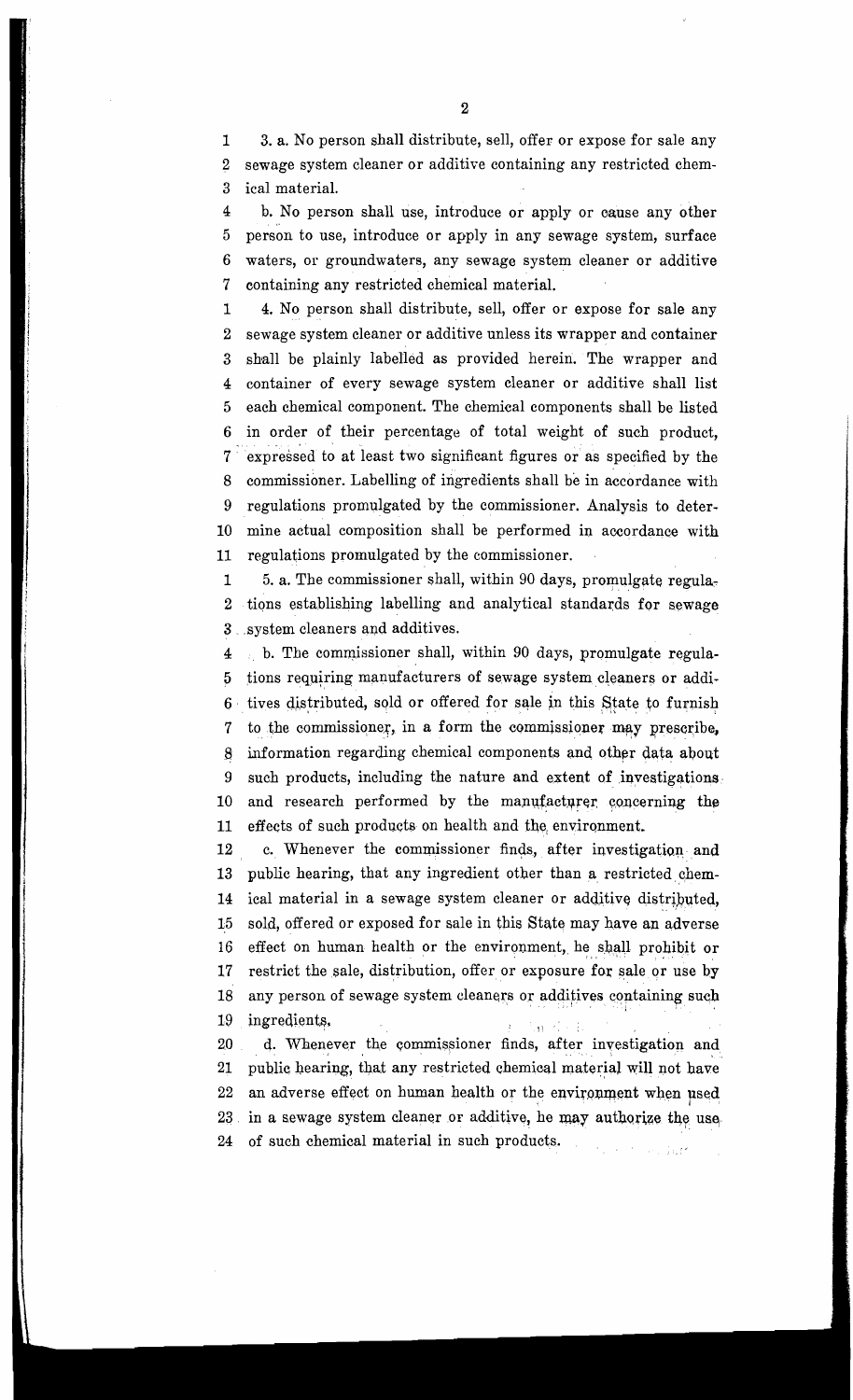1 6. Any person who violates any provision of this act or any rule 2 or regulation promulgated hereunder shall be subject to the 3 provisions of P. L.1977, c. 74, s. 10 (0. 58:10A-10).

1 7. This act shall take effect immediately, except section 4, which 2 shall take effect 6 months after enactment.

#### STATEMENT

The bill eliminates significant and unnecessary contamination of the groundwaters of this State. Halogenated hydrocarbons and aromatic hydrocarbons are presently being used as sewer system cleaners. These chemicals are toxic and generally nonbiodegradable. When used by homeowners to unblock cesspools and sewer systems they are introduced into the groundwater where they will have adverse effects on the health and environment of the citizens of this State for decades.

The bill prohibits the sale, use, or introduction of halogenated hydrocarbons and aromatic hydrocarbons as sewer system cleaners. It gives authority to the Commissioner of the Department of Environmental Protection to ban the use of any other sewer system cleaners should they be found to be toxic. This bill also provides for labelling of the ingredients on the product package, and written notification, of such ingredients by the manufacturer to the commissioner.

 $\mathbf{I}$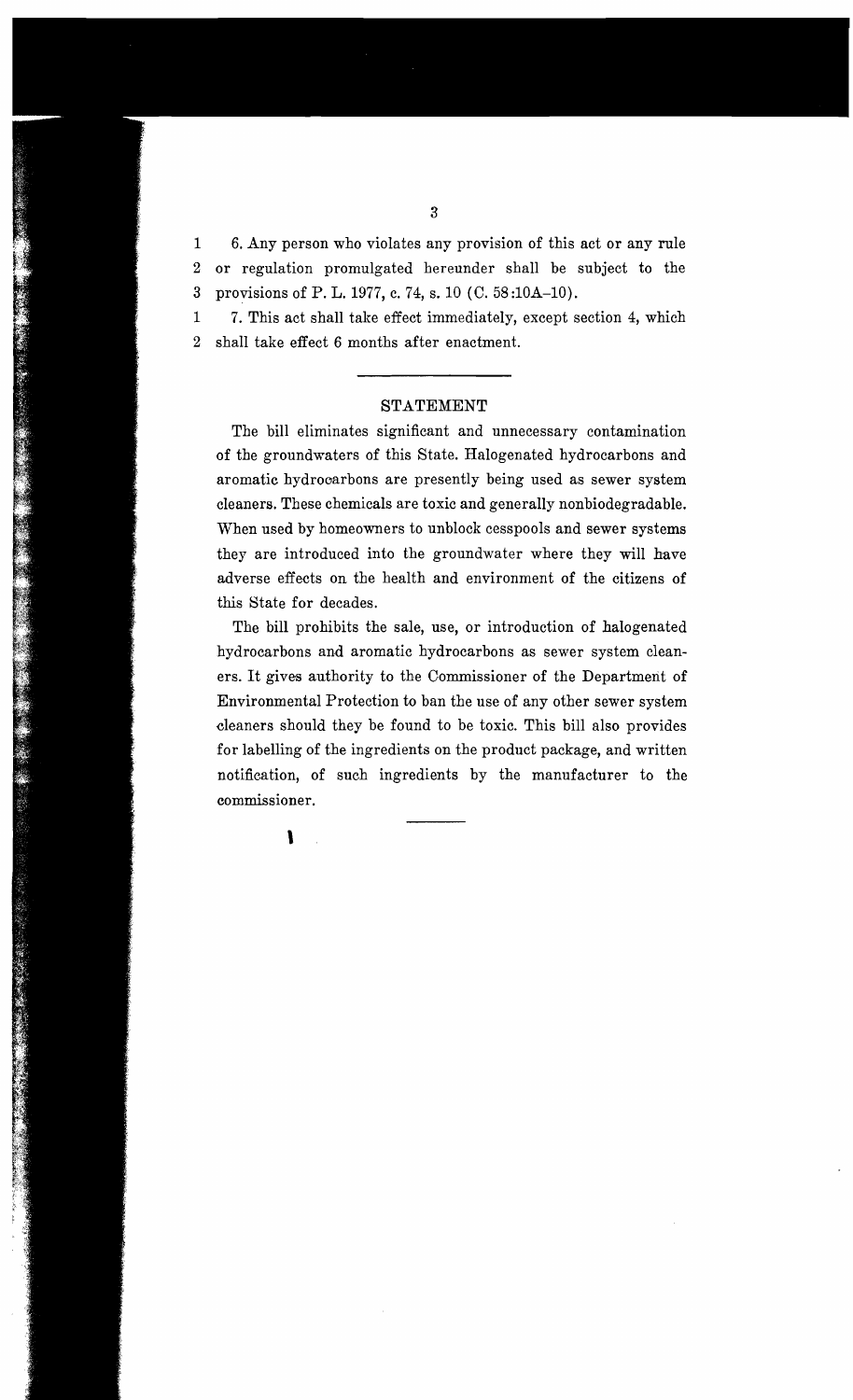### **ASSEMBLY COMMITTEE**

STATEMENT TO

### **SENATE, No. 365**

[SECOND OFFICIAL COpy REPRINT]

# **STATE OF NEW JERSEY**

### DATED: APRIL 27, 1981

As originally introduced, this bill would  $(1)$  prohibit the sale or use of halogenated hydrocarbons and aromatic hydrocarbons as sewer system cleaners; (2) authorize the Commissioner of the Department of Environmental Protection to ban the use of any other sewer system cleaners found to be toxic; (3) provide for labelling of the ingredients on the product package; and (4) require the manufacturer to provide written notification of these ingredients to the commissioner.

Senate committee amendments (1) establish a threshold of one part per hundred for restricted chemical materials; (2) exclude products intended or used primarily for manual cleaning; scouring, treating, deodorizing or disinfecting the surfaces of common plumbing fixtures;  $(3)$  delete the labelling requirement;  $(4)$  revise the standard to be utilized by the commissioner in determining the toxicity of sewer system cleaners; and (5) provide for the protection of trade secrets contained in information required to be submitted to the commissioner pursuant to subsection b. of Section 4.

Senate floor amendments (1) provide that the threshold definition of restricted chemical materials applies to individual chemical materials and not to combinations thereof; and (2) allow the sale or distribution of sewage system cleaners which contain ingredients which are biodegradable and not a significant source, or potential source, of groundwater contamination.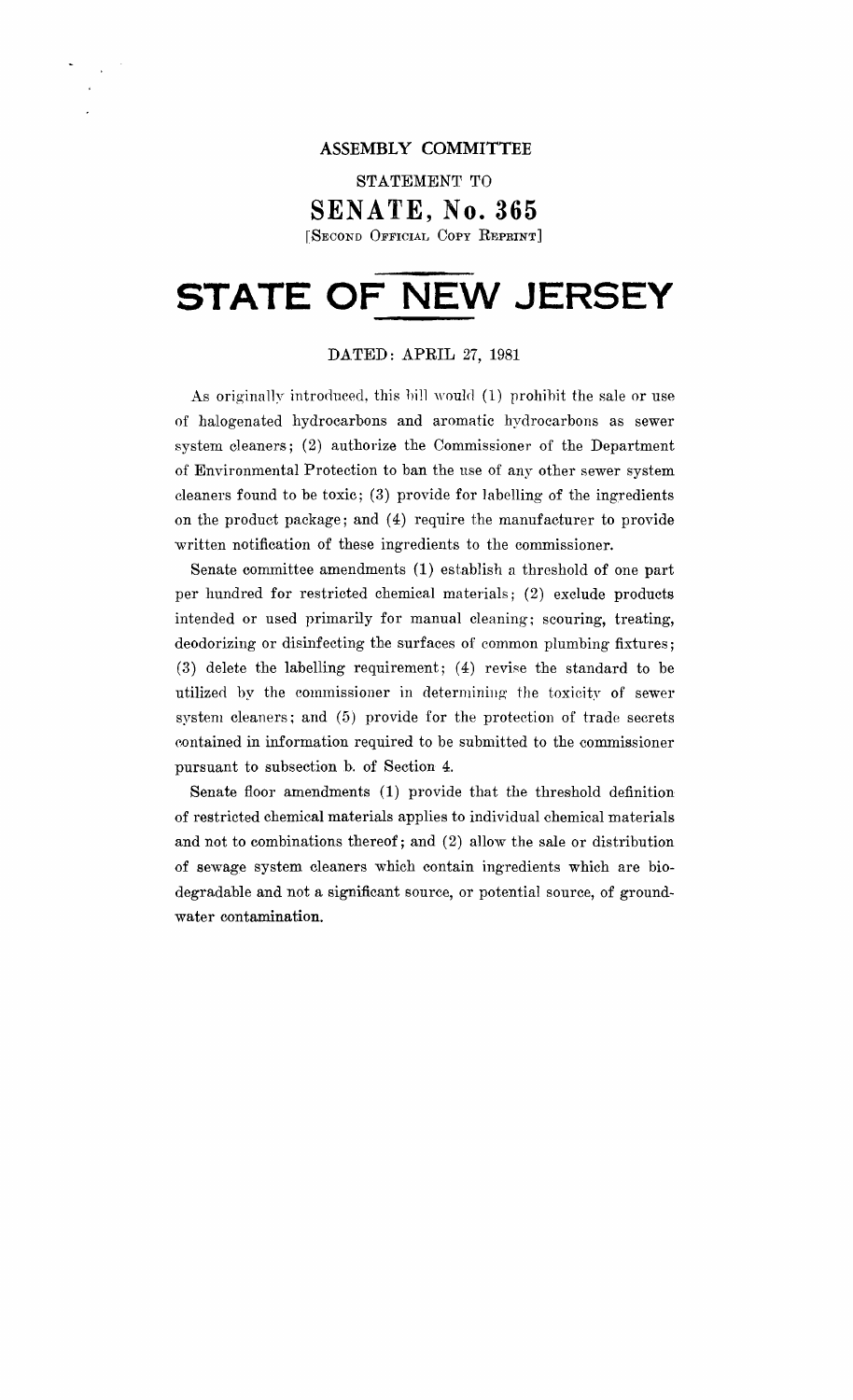LAW LIBRARY COPY

 $\mathbf{\ddot{}}$ 

# SENATE AMENDMENTS TO **SENATE, No. 365**

[OFFICIAL COPY REPRINT]

# **STATE OF NEW JERSEY**

#### ADOPTED FEBRUARY 9,1981

Amend page 1, section 2, line 10, after "material", omit ",".

Amend page 1, section 2, line 11, omit "or combination thereof,".

Amend page 2, section 2, line 22, after "benzidine." insert "Restricted chemical material does not, however, include any chemical material which is (1) biodegradable; and (2) not a significant source, or potential source, of contamination of the groundwaters of the State. ".

Amend page 2, section 4, line 4, after "cleaners", insert "containing any restricted chemical material".

Amend page 3, section 4, line 24, omit "likely", insert "shown".

### STATEMENT

These amendments would (1) provide that the threshold definition of restricted chemical materials applies to individual chemical materials and not to combinations thereof; and (2) allow the sale or distribution of sewage system cleaners which contain ingredients which are biodegradable and not a significant source, or potential source, of groundwater contamination.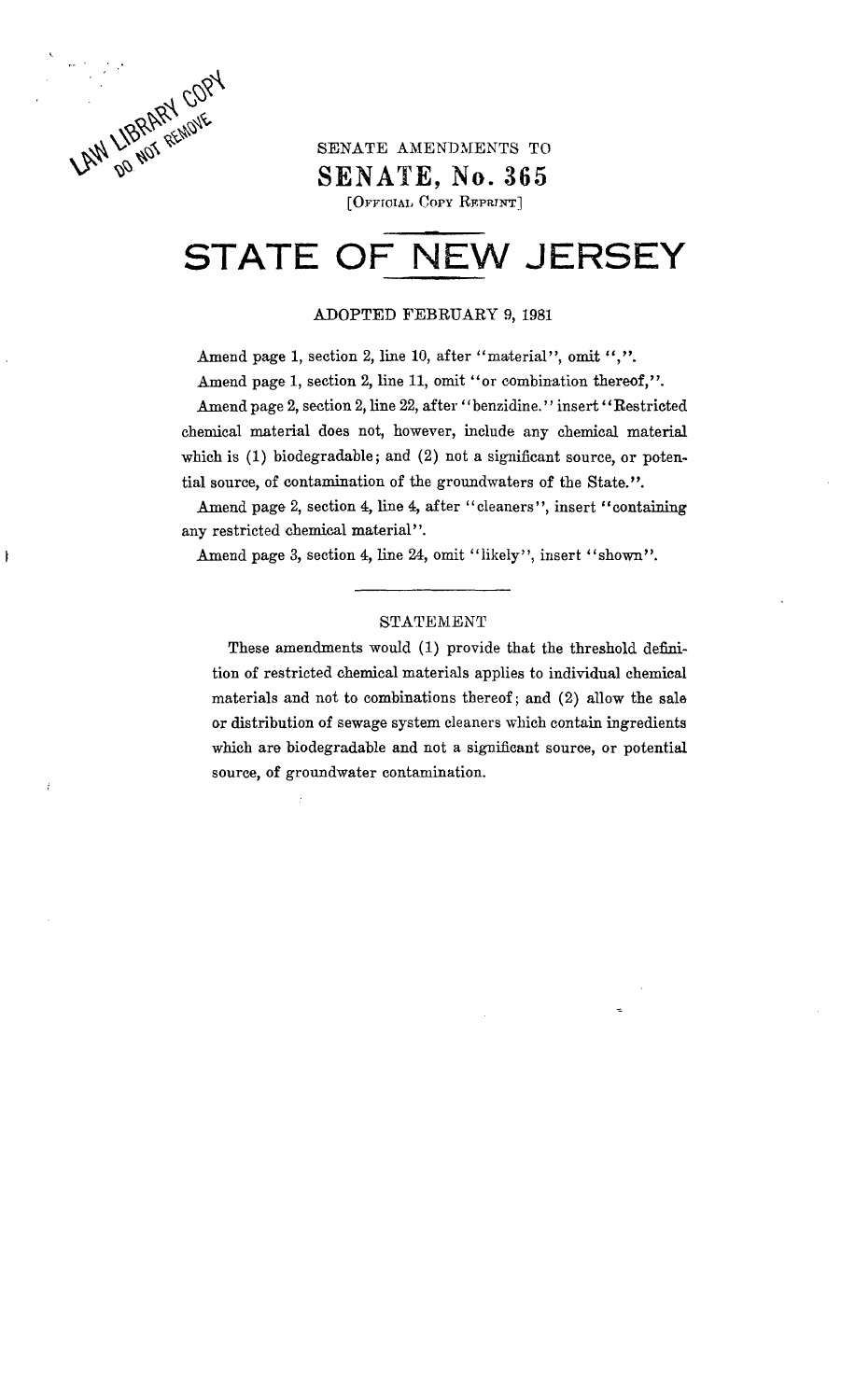~ATE **ENERGY AND ENVIRONMENT COMMITTEE** 

 $\mathcal{N}^{\vee}$  statement to

 $^{\prime}\!\phi_{\!S}$  .

 $\sim$   $\sim$ 

~~~~~ **SENATE, No. 365** 

with Senate committee amendments

# **STATE OF NEW JERSEY**

#### DATED: JANUARY 29, 1981

As originally introduced, this bill would  $(1)$  prohibit the sale or  $\mathfrak{u}$ : of halogenated hydrocarbons and aromatic hydrocarbons as sewer system cleaners; (2) authorize the Commissioner of the Department of Environmental Protection to ban the use of any other sewer system cleaners found to be toxic; (3) provide for labelling of the ingredients on the product package; and (4) require the manufacturer to provide written notification of these ingredients to the commissioner.

Senate committee amendments (1) establish a threshold of one part per hundred for restricted chemical materials; (2) exclude products intended or used primarily for manual cleaning, scouring, treating, deodorizing or disinfecting the surfaces of conunon plumbing fixtures: (3) delete the labelling requirement; (4) revise the standard to he utilized by the commissioner in determining the toxicity of sewer system cleaners; and (5) provide for the protection of trade secrets contained in information required to be submitted to the commissioner pursuant to subsection h. of section 4.

ł